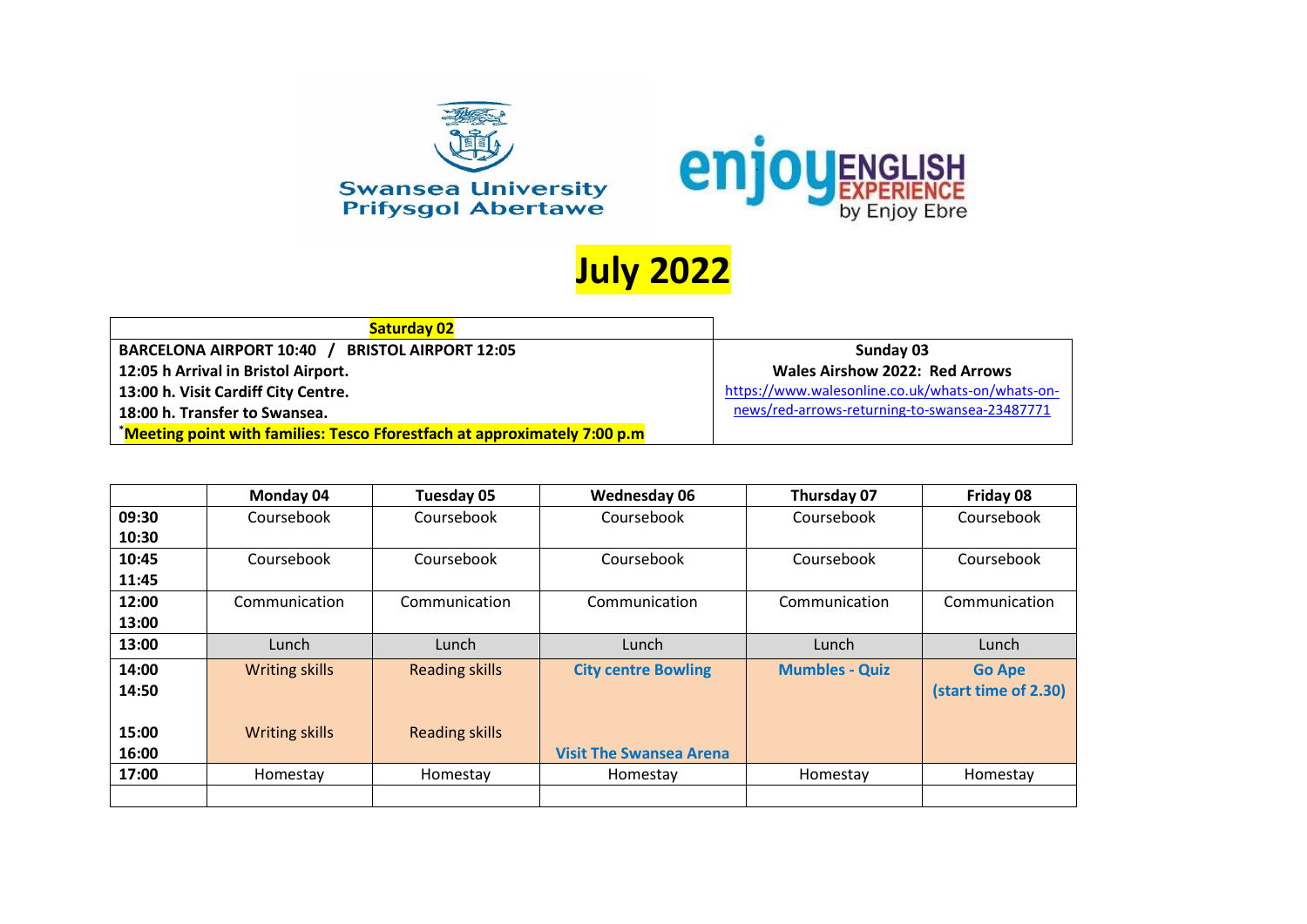



| Saturday 09                | Sunday 10                                        |
|----------------------------|--------------------------------------------------|
| <b>Enjoy Ebre activity</b> | 09:30 Depart to Cardiff from Fulton House.       |
| Rhossili beach             | 11.30 / 13:30 White Water Rafting . Cardiff Bay. |
|                            | 14:00 Cardiff Bay for lunch and explore          |
|                            | 17:00 Leave Cardiff Bay                          |
|                            | 18:00 Arriving back at Fulton House.             |
|                            |                                                  |

|       | Monday 11             | Tuesday 12                      | <b>Wednesday 13</b>                  | Thursday 14          | Friday 15       |
|-------|-----------------------|---------------------------------|--------------------------------------|----------------------|-----------------|
| 09:30 | Coursebook            | Coursebook                      | Coursebook                           | 10:00 Liberty        | Coursebook      |
| 10:30 |                       |                                 |                                      | <b>Stadium visit</b> |                 |
| 10:45 | Coursebook            | Coursebook                      | Coursebook                           |                      | Coursebook      |
| 11:45 |                       |                                 |                                      |                      |                 |
| 12:00 | Communication         | Communication                   | Communication                        | 10:00 Liberty        | Communication   |
| 13:00 |                       |                                 |                                      | <b>Stadium visit</b> |                 |
| 13:00 | Lunch                 | Lunch                           | Lunch                                | Lunch                | Lunch           |
| 13:30 |                       |                                 |                                      |                      |                 |
| 14:00 | <b>Writing skills</b> | <b>Oficial Paella Party in</b>  | Coursebook                           | <b>City centre</b>   | Life in Britain |
| 14:50 |                       | <b>Hotel Morgans by</b>         |                                      | <b>Cinema</b>        |                 |
|       |                       | <b>Swasnea University &amp;</b> | The Guildhall in Swansea.            |                      |                 |
| 15:00 | <b>Writing skills</b> | <b>Enjoy Ebre</b>               | <b>Recepcion oficial by The Lord</b> |                      | Life in Britain |
| 15:50 |                       |                                 | Mayor.                               |                      |                 |
| 16:30 |                       |                                 |                                      |                      |                 |
|       |                       |                                 |                                      |                      |                 |
|       |                       |                                 |                                      |                      |                 |
| 17:00 | Homestay              | Homestay                        | Homestay                             | Homestay             |                 |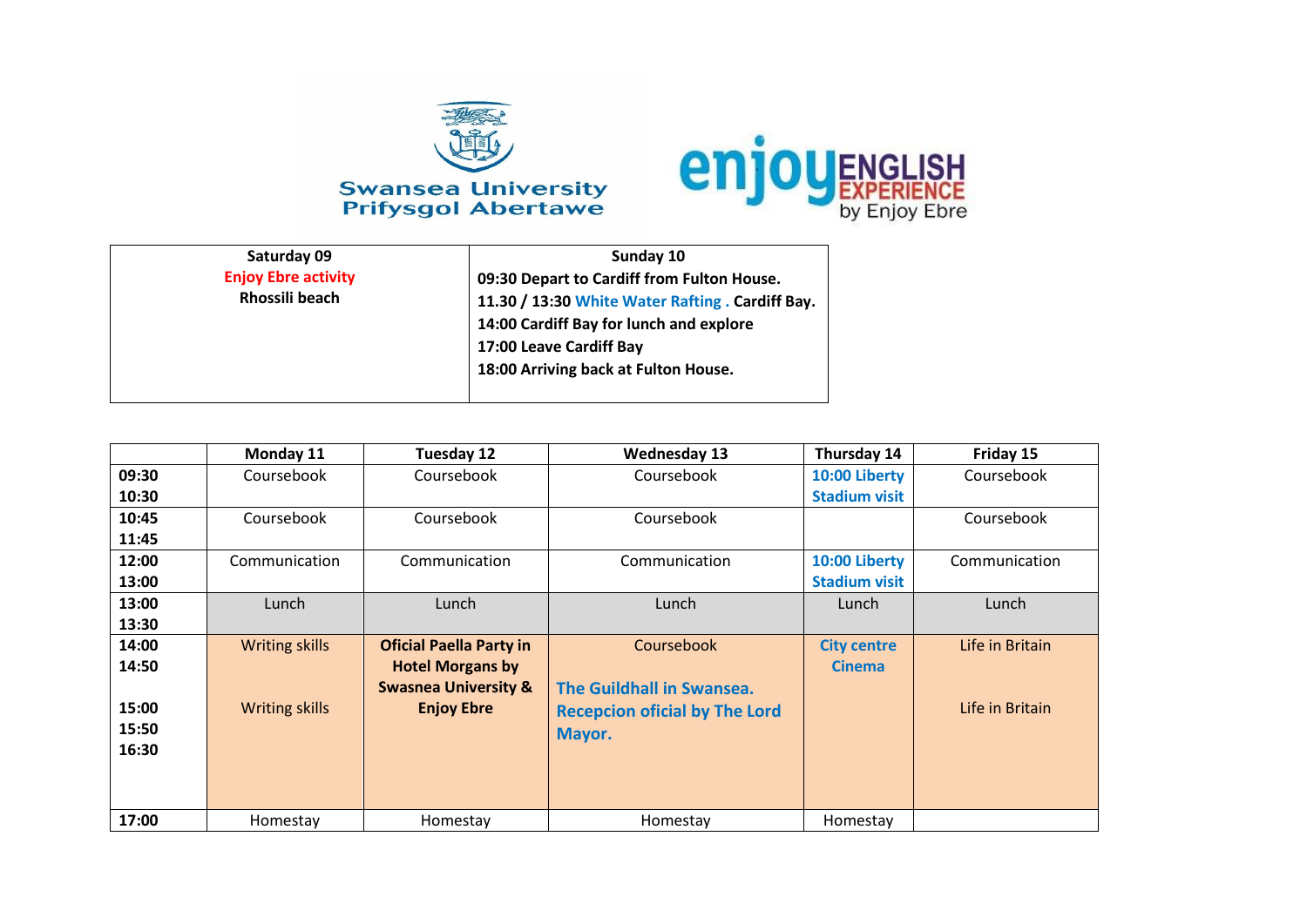



| Saturday 16                           | Sunday 17                    |
|---------------------------------------|------------------------------|
| Phoenix rides x2 at Hirwaun zip wires | Free day with host family    |
|                                       | <b>Caswell and Langland.</b> |
|                                       | Walking.                     |

|       | Monday 18                  | Tuesday 19             | <b>Wednesday 20</b>        | Thursday 21                | Friday 22                        |
|-------|----------------------------|------------------------|----------------------------|----------------------------|----------------------------------|
| 09:30 | <b>Work Experience</b>     | <b>Work Experience</b> | <b>Work Experience</b>     | <b>Work Experience</b>     | <b>Work Experience</b>           |
|       | <b>Work Experience</b>     | <b>Work Experience</b> | <b>Work Experience</b>     | <b>Work Experience</b>     | <b>Work Experience</b>           |
| 15:00 | <b>Work Experience</b>     | <b>Work Experience</b> | <b>Work Experience</b>     | <b>Work Experience</b>     | <b>Work Experience</b>           |
| 15:00 | <b>Enjoy Ebre activity</b> | <b>Swansea Quiz</b>    | <b>Enjoy Ebre activity</b> | <b>Enjoy Ebre activity</b> | <b>Enjoy Ebre activity</b>       |
|       |                            |                        |                            |                            | Evening - beach -<br>goodbye bbq |
| 17:00 | Homestay                   | Homestay               | Homestay                   | Homestay                   | Homestay                         |

**Saturday 23**

**09:00.- Fulton House Swansea University 09:00.- Transfer to Bristol Airport.**

**11:15.- Bristol Airport**

**BRISTOL AIRPORT 15:00 / BARCELONA AIRPORT 18:05**